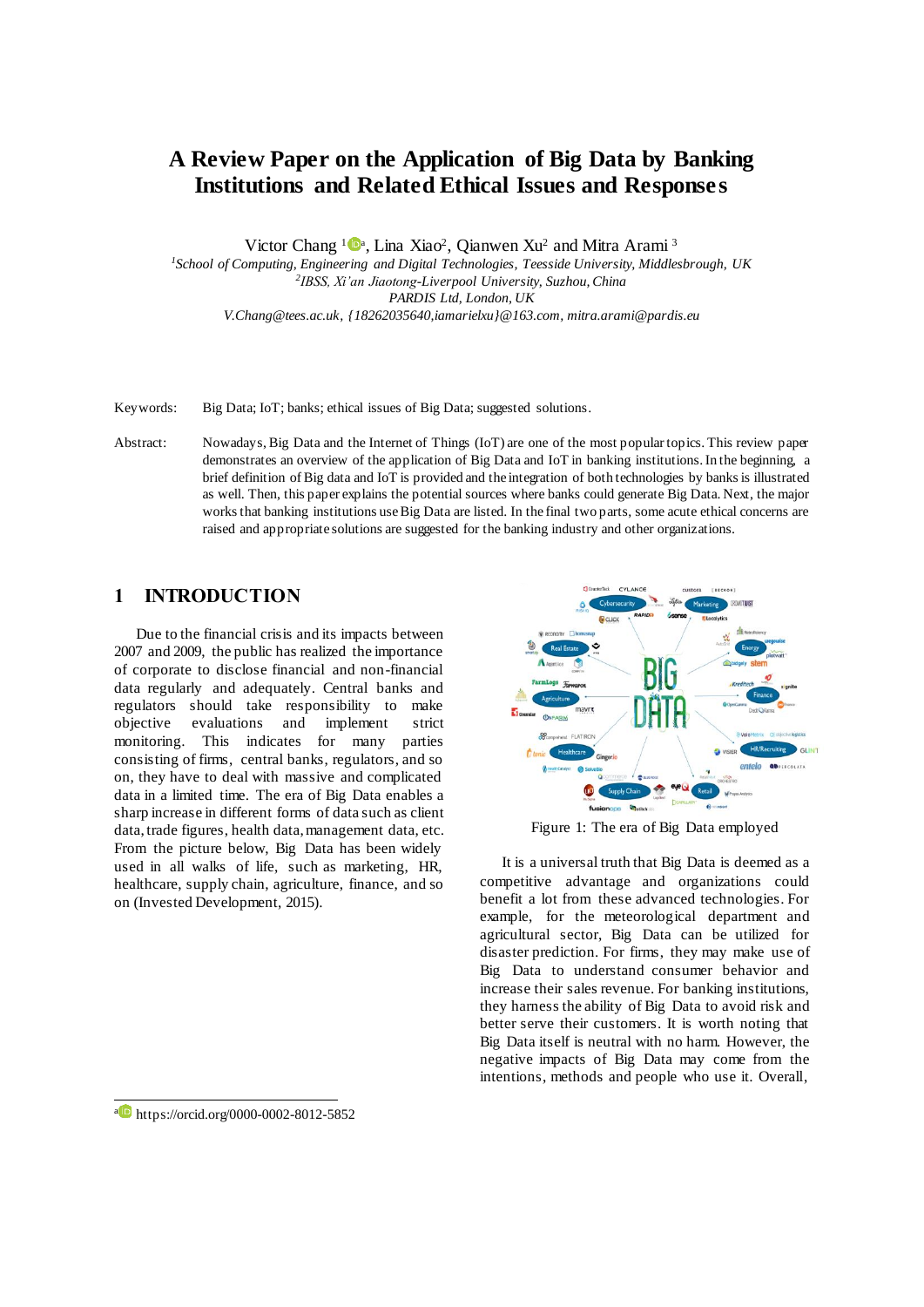this paper discusses the role of Big Data and IoT in banking industries and highlights some ethical issues later. Several responses from different perspectives are also put forward within the context to address those concerns.

## **2 BIG DATA AND IOT**

In recent years, firms, governments and other sectors have been deployed Big Data partly due to the inherent limitation of traditional analytical tools. That is, traditional data processing methods are inadequate to process pretty large and complex data sets. Grable and Lyons (2018) stated that "when analyzed computationally, Big Data can provide more precise insights into hidden patterns, trends, and associations, especially in the context of human decision making" (p.17). In the early 2000s, Doug Laney (2001) defined Big Data, including three concepts: volume, variety, velocity. Based on his original work, other concepts have been complemented: veracity and value (Grable and Lyons, 2018). Bholat (2015) claimed that even in the banks, data are generated of high volume, high velocity and diverse in form.

Generally, IoT is considered as the 'third industrial revolution'. The term was explained as "a conceptual framework, which involves embedding connectivity and intelligence across a wide range of devices over the cloud" (Dutta and Ghosh, 2018, p. 1). Saxena and Ali Said Mansour Al-Tamimi (2017) argued that it enables better monitoring and interaction. The following picture vividly depicts a relationship between Big Data and IoT in terms of the business model maturity index. Briefly, IoT produces large volumes and complex, diversified data and Big Data assistants IoT. Additionally, Big Data cannot do without cloud computing. Therefore, IoT, Big Data and cloud computing are the basis of each other.



Figure 2: BIG DATA/IOT BUSINESS MODEL MATURITY INDEX

According to Saxena and Al-Tamimi (2017), the banking industry may combine Big Data and IoT technologies altogether to establish a more robust framework. IoT technologies have promoted the innovation of financial service, improve interaction with clients, help optimize the structure of organizations and even assist in designing better business models. Therefore, IoT could be tapped by banks to improve their customer relationship management. In case of theft or misplace of customers' plastic cards, IoT technologies come in handy to find lost objects. Big data can be generated by IoT technologies in their own turn and data sharing could be facilitated by IoT. Overall, banks' efficiency can be significantly improved and customer trust can be built through the application of Big Data analytics and IoT technologies.

## **3 POTENTIAL SOURCES OF BIG DATA FOR BANKS**

**OFFLINE BANKING MODE ONLINE BANKING MODE** SOCIAL BANKING ACTIVITY

Figure 3: Three potential sources of big data for banks

Big Data can be generated by banks in many ways. As shown in the picture, offline and online channels and social banking activities are the main sources of Big Data for banks. Generally, offline banking mode is the most common method to manage customer relationships, such as customers visiting the bank physically. Except for the offline channel, banks could also transact with customers via online modes such as internet banking, telephone banking, ATM, WAP-banking and other means (Cheng et al., 2006). Besides, customer relationships may be forged through banking activities on social networking media like Wechat or Weibo, as Ghazinoory et al. (2016) said that "social banking" allows customers to be more involved and their behavioral features can be identified through insights from social data. For instance, a Wechat Subscription called "ShanRong", the e-commerce platform of CCB, releases the news of the latest and popular promotion for users. Data analysts investigate user behavior characteristics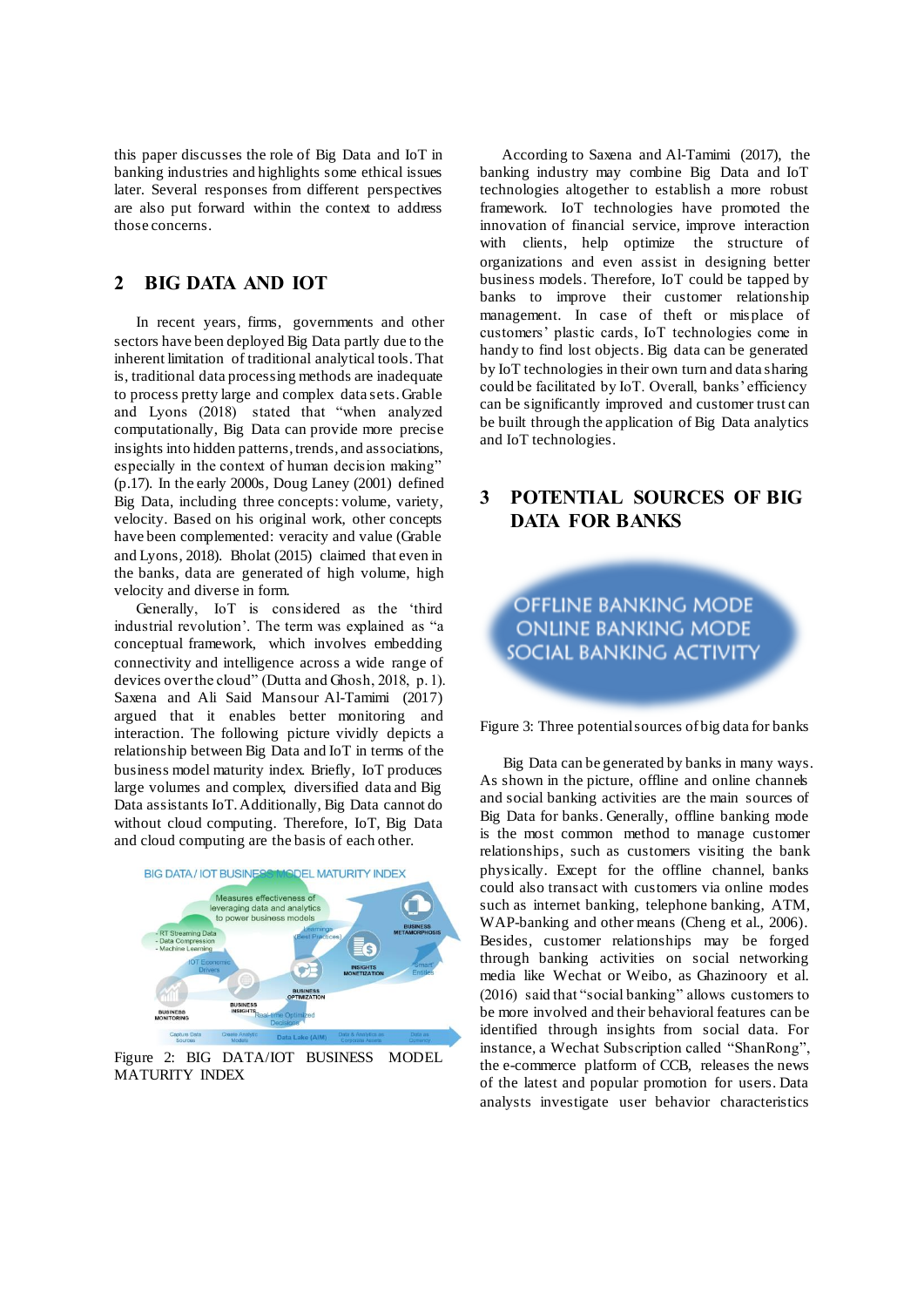based on massive data and finally, three outcomes can be achieved. Firstly, operators could make timely optimization decisions by evaluating the attractiveness of functions and marketing activities introduced by ShanRong subscription to users. Secondly, it can implement real-time monitoring, active forewarning for online fraud, and timely detection of inhuman ticket brushing and intrusion. Thirdly, formulate personalized online marketing activities and push individual notifications through the precise clustering of customers. Thus, these social banking activities are again a potent source of Big Data, in the sense that banks are appraised of the needs and requirements as well as feedback and grievances regarding various issues.

## **4 MAJOR AREAS BANKING INSTITUTIONS UTILIZE BIG DATA**

Banks utilize Big Data mainly to intensify their risk management frameworks to become more transparent and auditable (Srivastava and Gopalkrishnan, 2015). According to The Economist (2012), high-performance hardware and software are used by financial services to investigate complicated patterns of fraud within unstructured data. Nunan and Domenico (2013) argued that the application of big data "has enabled the cost-effective provision of financial services in areas that would previously have been regarded as too risky to be sustainable" (p.4). For instance, before a statement is issued, credit card issuers usually apply big data analytics to detect a cardholder's fraudulent behavior. Moreover, Srivastava and Gopalkrishnan (2015) demonstrated that data analysis is useful to identify and assess finance crime management solution rules by detecting the correlation between financial crimes and transactions' attributes in advance. The followings are specific ways.

| MIS/Regulatory reporting                                         | Disclosure reporting |
|------------------------------------------------------------------|----------------------|
| Real time keyboard conversation tracking   Anti-money laundering |                      |

Figure 4: Ways to manage risk by utilizing Big Date

In addition, by using Big Data, banks are able to improve their marketing strategies. The data helps them to profile and categorize their customers and then to learn what the customer's need and predict their behavior. In this way, it becomes easier for banks to identify their potential customers or provide better service for their existing customers (Hassani, Huang & Silva, 2018).

## **5 SOME ETHICAL ISSUES ARISING FROM BIG DATA**

Due to the immense commercial and social value that Big Data may bring, today, people consider Big Data as a competitive advantage for financial institutions and other sectors. However, a range of ethical concerns may arise as a matter of time when using and dealing with Big Data technologies. More specifically, as Bratu (2018) said that Big Data analytics covers a series of processes, including data acquisition, storage, distribution, evaluation, and information implementation. Hence, the concerns relate not only to the gathering, retention of data and its security, but also with its analysis and interpretation by data scientists, and with the commercial trade of personal data. This paper is going to investigate, depict, and assess several ethical concerns, and then relevant suggestions may be proposed later.

#### **5.1 Privacy and Consent**

Bratu (2018) argued that breaching and invading privacy and information suppliers' approval are the most commonplace ethical topics at a challenging level. The right to privacy attracts much attention and debate from the public regarding the usage of big data. Privacy is quite vital to be protected as a human right because it is tremendously beneficial to individuals and society as a whole (Nersessian, 2018). When one's data is to be harvested and stored, notification should be explicitly conveyed and the informed consent should be obtained. Fulle (2017) found that in practice, most service providers offer information, generally in a written text form, to users to obtain their consent. Then, a form needs signing, or a box needs to be ticked by users to confirm that they understand and accept all the terms represented to them.

In practice, however, Wilbanks (2014) pointed out that this is a process intentionally limiting the liabilities of the parties who obtain users' information rather than sincerely notify the data subjects. Consequently, the ability of users whose data are gathered tends to be imperceptibly minimized. To conclude, there are three main practical difficulties in managing privacy and acquire informed consent (Solove, 2013). Firstly, for those who are not aware of the importance of privacy, they tend to ignore relevant policies. Secondly, some people acknowledge the significance and read the terms but do not understand them. Thirdly, although some people understand the privacy policies literally, they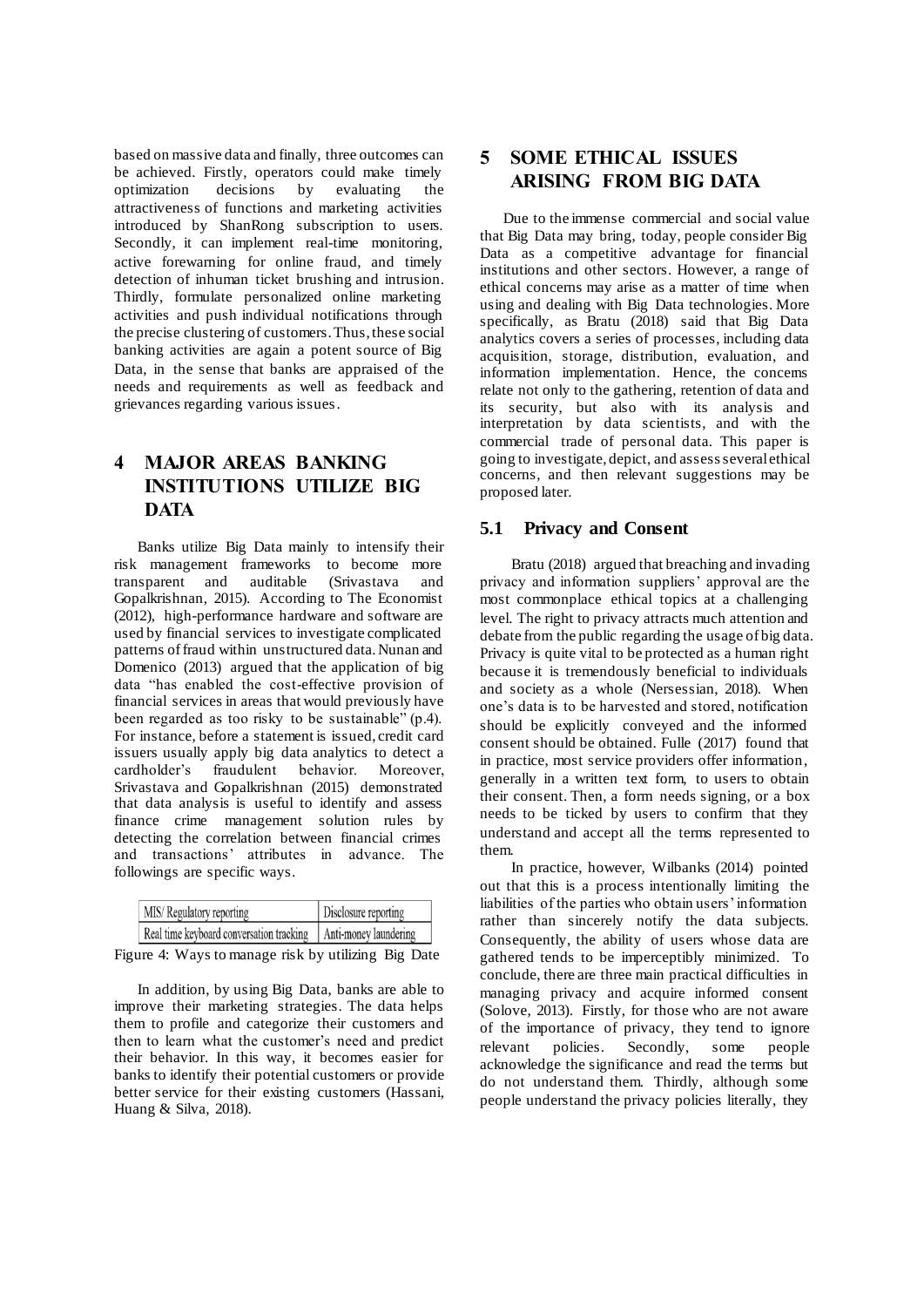may make unwise choices due to insufficient background knowledge.

#### **5.2 Security problem**

Since the banking industry has gradually achieved the network, banks have always been the coveted objects by hackers as they are capitalintensive areas. Landwehr (2014) emphasized that customers' data should be kept complete and be protected from accidental or intentional threats. Accordingly, he proposed strategies to handle such threats through prevention, detection, reply and recovery. There is no doubt that it is data handlers' responsibility to prevent the data from exposure, misuse, or cyber-attack. However, establishing a robust system is equally vital because not every disaster may be foreseeable. These systems can assist in detecting attacks and responding to them timely and appropriately. Besides, other suitable new safeguards should be in place if necessary.

Nevertheless, Fuller (2017) mentioned that whatever means are taken, hacked computers and leakage of confidential data have frequently been happening, which indicates that breaches of security will always be a tricky problem. Recently, HSBC was exposed that hackers attacked its customer accounts between 4 October and 14 October in 2018. Consequently, around 1% of American customer personal information was leaked out. Besides, in May 2016, managers and employees of Agricultural and Commercial Bank and China CITIC Bank illegally sold customers' personal credit reports, involving 2.57 million personal information items.

#### **5.3 Commercial Usage of Customer Data**

Big data may possess commercial usefulness in various ways. For example, Fuller (2017) claimed that a website or a store card could intelligently record information about a user's previous purchase. With the footprint left by consumers, firms may carry out precision marketing, target promoting and persuade consumers to purchase further. Likewise, banks also make commercial use of big data to recommend appropriate wealth management products to specific customer groups. On the one hand, many people acknowledge that the commercial usage of data helps them to access the products they might want and like in a more convenient way. However, on the other hand, as people's data generate a huge financial gain, there is a tendency for firms to sell personal data for profit, even illegally. It is necessary and urgent to have some effective regulations around us in case personal data is used for evil and illegal purposes. Nevertheless, Kitchin (2014) pointed out that currently, few particular laws and codes have been formulated to regulate data brokers and their power has not been limited to a reasonable level yet. Thus, regard to this field, effective and timely actions should be taken, such as imposing relevant ethical or legal restrictions upon data brokers before this problem is more acute and severe.

#### **5.4 Unfairness**

Big Data has been widely used by financial institutions such as banks, trust companies in assessing people's suitability for loans. As O'Neil (2016) investigated that this may aggravate the existing social inequalities. For instance, for an individual who has a poor credit record and lives in a poor neighborhood, it is probable for institutions to judge that person as an inappropriate candidate for a loan application or charge him or her higher premiums of insurance. This practice may deprive the opportunities of the poor and reinforces their existing poverty. Therefore, it is unreasonable and inequitable for banks using big data to categories and sort people as this would further deepen social unfairness to a new level.

It is worth investigating the big data's role in accessing financial services in China. Compared with developed countries, China's financial services penetration rate is lower (Kshetri, 2016). Kshetri (2016) also highlighted that, especially for lowincome families and small and midsize enterprises (SMEs), the low penetration problem is more acute and severe than for high-income households and large firms. Klein and Cukier (2009) claimed that SMEs in China contribute to 70% of GDP, but only 20% of financial resources are available to them. What is more, around 89% of Chinese SMEs face barriers in meeting banks' requirements when applying for loans (Jing, 2014). Two main reasons are explainable for this situation. Firstly, borrowing loans to poor people and micro-enterprises will bring traditional banks higher transaction costs and inconvenience of processes, so banks are usually reluctant to serve these borrowers. Secondly, information opacity is another reason to interpret why the weak and small businesses have difficulty in reaching financial services and other favorable policies.

Kshetri (2014) claimed that information opacity is partly due to the fact that Chinese credit rating agencies could not provide adequate and complete information on SMEs' creditworthiness. This may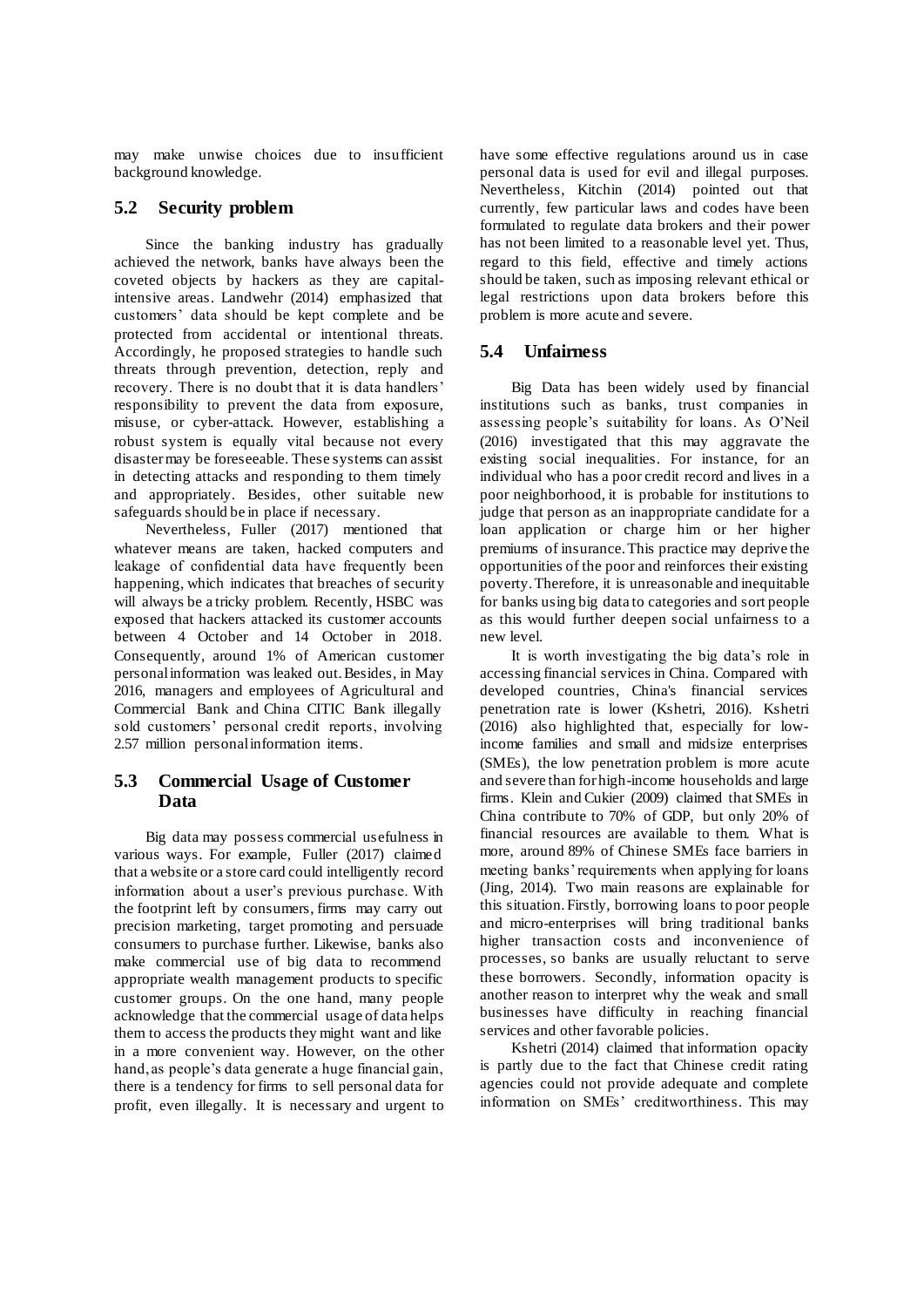because certified audited financial statements are not compulsory for those micro firms. However, it is crucial for banks to minimize their lending risks based on reliable and transparent credit information. Kunt and Maksimovic (2004) found that as foreign banks grasp less credit information of Chinese people and SMEs than banks in China, they are more cautious even reject those "opaque" borrowers' loan service applications. Big Data may help increase chances for Chinese low-income families and micro enterprises to obtain financial services via evaluation and analysis of potential borrowers' creditworthiness and reduction of transaction costs. Nevertheless, the unfairness cannot be eliminated in a short time.

### **5.5 Data Cleaning, Analysis and Presentation of Results**

Except for the ethical concerns discussed above, another issue also captures people's attention that is the data clean, analysis and presentation of the outcomes by data analysts. As Fuller (2017) argued that data expert s' one role is to be taleteller. That is, before presenting persuasive final results, data scientists need to carry on a series of data processing, including data cleaning. In people's minds, big data is objective and just "is", but the data processing may embed various biases and human factors' interference. First, each data does not exist without ground. It could be obtained in different ways such as data acquisition, data sharing even cyber-attack illegally. Biases may be introduced in these ways at the same time. Second, data cleaning is usually implemented before detailed analysis conducted. Data experts have discourse power to determine the approach to handle the missing data, such as imputing missing variables, transforming variables and removing outliers. However, data cleaning and analysis processes are rarely documented. The experts' choices on the approaches may influence the analysis, interpretation and presentation in the next steps. The influence is long-term and it is not limited to the one-step but the whole progress (Borgman, 2015). Third, the specific tools adopted in the data analysis process may incorporate preconceptions. The algorithms employed to carry out the analysis of the data are given specific values and are embodied in specific scientific methods (Kitchin, 2014). Fourth, aside from the tools and algorithms used to analyze the data, biases may also result from data scientists themselves. Therefore, in order to take responsibility for the interpretation result and try to minimize the biases, the analysts have to identify the influence of their analyzing experience and opinions in their

interpretation (boyd and Crawford, 2012). Last but not least, apart from the biases resulting from the analysis and interpretation, the presentation of final results from analysis deserves attention as well. In the presentation, analysts commonly use tables, graphs, charts, diagrams, etc. to realize data visualization. However, some conscious or unconscious biases may result from these visualizations, which might encourage readers to see and understand results in particular ways. According to Gitelman and Jackson (2013), using different visualization methods in the presentation may produce different effects. produce different Additionally, in that the decision-makers will make decisions on the presentation of the analyze results, it is important for the presenters to present them properly.

## **6 PROPOSED SOLUTIONS**

The ethical issues discussed above are somewhat complicated and overlapping. Each of them should be treated seriously by taking appropriate actions. Broadly, solutions are proposed from three perspectives: technical, legal and ethical.

#### **6.1 Technical solutions**

Regard to some ethical issues raised before, like security problems, technological development and innovation may assist in addressing. That is, continuously update high-performance hardware and software systems that store and process big data. For instance, in terms of frequent cyber-attacks of banks, as advised by Fuller (2017), the security holes can partly be handled through continuous oversight and strengthening infrastructure construction and development. Overall, integration of experienced data handlers and a robust framework can mitigate the security problems to a great extent. As data science is an advanced domain with rapid changes, so relevant techniques to improve security will change and develop correspondingly. Similarly, for those who deliberately damage security will transform means and find new coping ways as well. Ultimately, at least, notifications of the risks from technical limitations , failures and security breaches should be clearly conveyed to people who may be influenced. Besides, acquiring interested parties' consent to those risks is necessary.

#### **6.2 Legal solutions**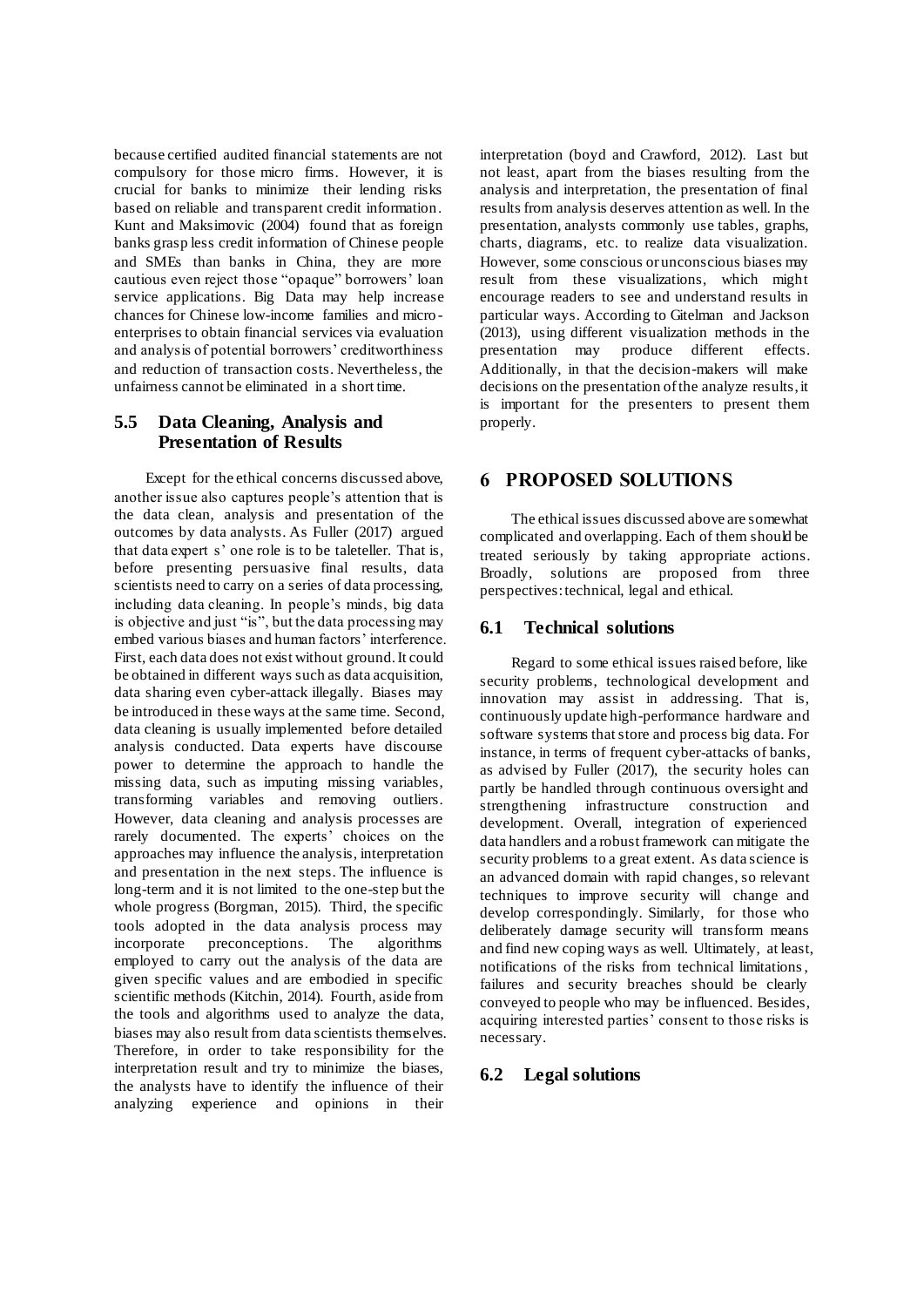Many legal and regulatory methods are formulated to deal with plenty of matters. Nevertheless, there are still some difficulties that should be underestimated. Among them, the most three acute issues are explained below. Firstly, as big data, its analysis and its commodification change so rapidly and frequently, it is urgent to develop corresponding legislations in time (Fuller, 2017). If legislations lag behind current practices, not only these legal and regulatory means would be oldfashioned, but also bad people will make unbridled attacks and individual rights and interests cannot be guaranteed promptly. Secondly, although relevant legislation already exists in some circumstances, in reality, they are not feasible or/and maybe routinely overlooked. In such cases, laws must be adapted to make sure they are meaningful, believed and enforceable. Thirdly, making applicable and global legislation is crucial. Actually, each country enacts laws and regulations based on its conditions and differentiation may exist among different nations. However, there is no border restricting data, so it is necessary to coordinate and cooperate between countries to produce some agreed international standards. These significant undertakings may consume much cost, time and effort, but they are undoubtedly crucial and deserve these valuable resources.

### **6.3 Ethical Solutions**

The financial crisis reflected the absence of professional ethics and low moral standards. After that, banking supervisors and politicians have been aware that the corporate governance system and financial institutions' ethical culture play a vital role in the occurrence and development of the crisis. That is, poor performance in corporate governance and unethical behavior of management and employees are partly responsible for the financial crisis. Consequently, the global financial stability and social welfare will be influenced negatively. For instance, Enron's managers colluded with Arthur Andersen to manipulate accounts, which indicated the deficit of professional ethics. The incident caused both Enron and Andersen to suffer from a terrible loss of reputation. Thus, for financial institutions, including the banking industry, ethical status is rather significant. In order to improve the overall level of financial practitioners' ethics, first and foremost, board characteristics count. Baselga-Pascual et al. (2018) demonstrated that within an organization, the board of directors (BOD) is considered as the most vital internal governance mechanism because

formulating and monitoring the ethical culture of the whole organization is BOD's responsibility. Baselga-Pascual et al. (2018) investigated a positive relationship between ethical reputation and board characteristics. More generally, the larger board size, more diversified gender, and CEO duality may contribute to more effective monitoring and oversight. However, if board members are too busy to have regular meetings, poor monitoring and a low ethical reputation may be formed. Therefore, it is crucial for financial institutions to make a balance in the structure of BOD. Additionally, BOD themselves are required to conduct ethically and establish appropriate and feasible ethics codes for employees. Last but not least, regular evaluation of the company's ethical atmosphere and strict monitoring of employees' behavior ought to be in place.

Besides, data scientists and employees have been advised to undertake an oath of practicing specific ethical codes, showing they fully understand those standards and are willing to take responsibility and accept the oversight from others. However, in order to ensure the effectiveness, two requirements should be satisfied. One thing is that all data scientists must comply with the oath and everyone is equal before the regulations. The other is that severe punishment measures like penalties would be acted on any data analysts who breach of it.

### **7 CONCLUSION**

To sum up, in this review paper, we give a brief introduction to Big Data and IoT. Then we focus on the usage of Big Data and IoT in banking institutions through analyzing the potential sources where banks could acquire Big Data and the major areas that banks adopt data. From these two parts, we find that the banking industry frequently generates Big Data in three ways. They are offline channels, online channel and social banking activities. Generally, the banking industry makes use of Big Data to reinforce risk management frameworks to reduce financial risks. In addition, Big Data can also be utilized to develop more accurate marketing strategies, reduce transaction and to operate costs and provide better service to consumers. Next, we list some ethical issues related to the application of Big Data such as privacy and consent, security problems, commercial usage, unfairness and data cleaning, presentation process. Finally, several responses are provided from technical, legal and ethical aspects. On the whole, Big Data is a strategic resource if it is used legally and adequately by organizations. We expect Big Data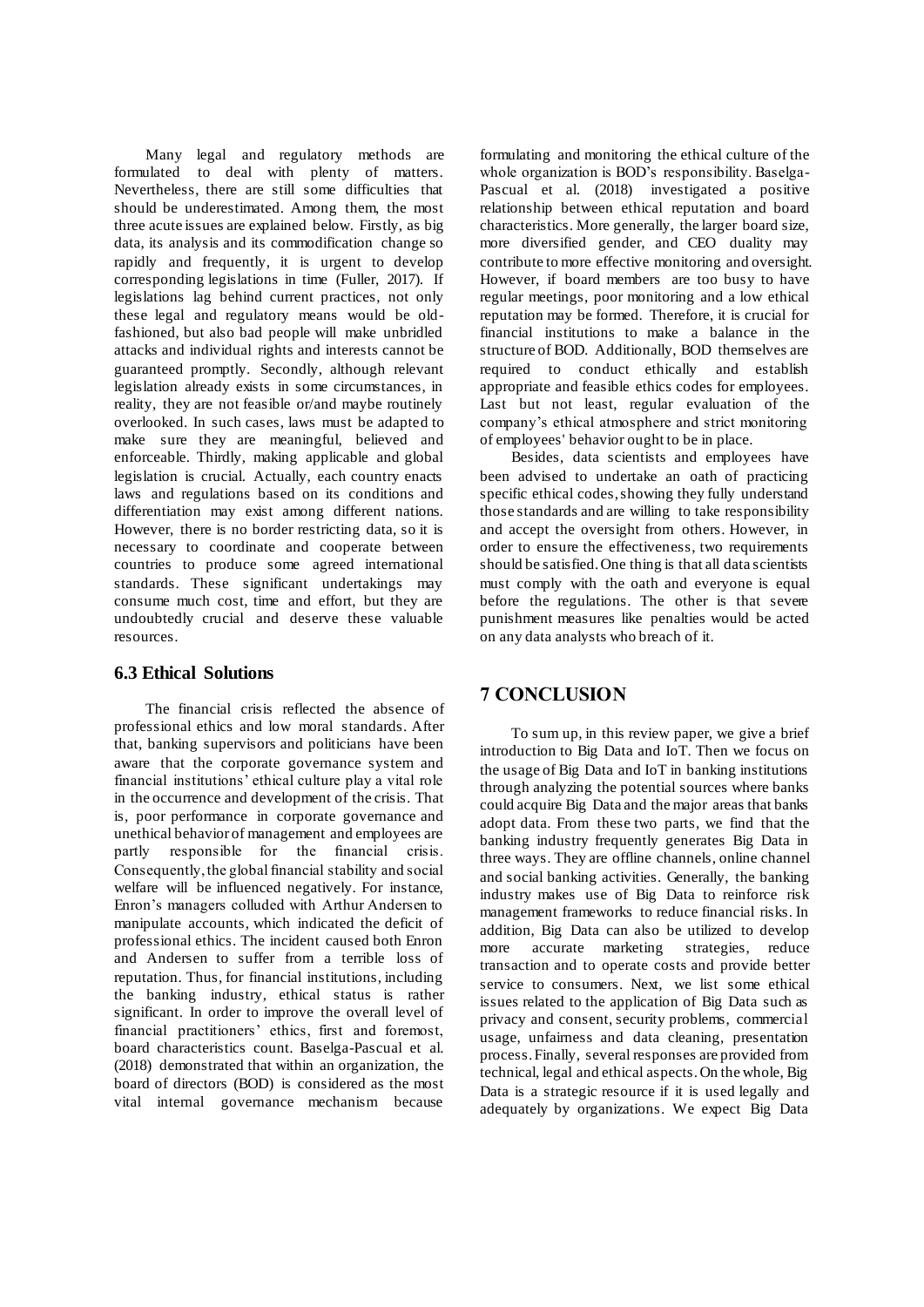could benefit people and the whole society to the greatest extent.

## **FUNDING**

We are grateful to VC Research to support this research, with grant number VCR 0000026.

#### **REFERENCES**

Baselga-Pascual, L. et al., 2018. 'Ethical Reputation of Financial Institutions: Do Board Characteristics Matter?', *Journal of Business Ethics*, 148(3), pp. 489– 510. doi: 10.1007/s10551-015-2949-x.

Bholat, D., 2015. 'Big data and central banks', *Bank of England Quarterly Bulletin*, 55(1), pp. 86–93. Available at: http://ez.xjtlu.edu.cn/login?url=http://search.ebscohost .com/login.aspx?direct=true&db=bth&AN=10169983 6&site=eds-live&scope=site (Accessed: 1 November 2018).

- Borgman, Christine L., 2015. Big Data, Little Data, No Data: Scholarship in the Networked World. *Cambridge: MIT Press*.
- boyd, danah, and Kate Crawford., 2012. Critical Questions for Big Data. Information, *Communication and Society* 15: 662–75.
- BRATU, S., 2018. 'The Ethics of Algorithmic Sociality, Big Data Analytics, and Data-Driven Research Patterns', *Review of Contemporary Philosophy*, 17, pp. 100–106. doi: 10.22381/RCP1720187.

Dutta, N. S. and Ghosh, M., 2018. 'IoT Driving Social Innovations', *Telecom Business Review*, 11(1), pp. 1– 5. Available at: http://ez.xjtlu.edu.cn/login?url=http://search.ebscohost .com/login.aspx?direct=true&db=bsu&AN=13164873 4&site=eds-live&scope=site (Accessed: 28 November 2018).

Fuller, M., 2017. 'Big Data, Ethics and Religion: New Questions from a New Science', *Religions*, 8(5), pp. 1–11. doi: 10.3390/rel8050088.

- Gitelman, Lisa, and Virginia Jackson., 2013. Introduction. In "Raw Data" is an Oxymoron. Edited by Lisa Gitelman. *Cambridge: MIT Press*, pp. 1–14.
- Grable, J. E. and Lyons, A. C., 2018. 'An Introduction to Big Data', *Journal of Financial Service Professionals*, 72(5), pp. 17–20. Available at: http://ez.xjtlu.edu.cn/login?url=http://search.ebscohost .com/login.aspx?direct=true&db=bth&AN=13137806 7&site=eds-live&scope=site (Accessed: 1 November 2018).
- Hassani, H., Huang, X., & Silva, E., 2018. Digitalisation and big data mining in banking. *Big Data and Cognitive Computing,* 2(3), 18
- Invested Development, 2015. 'Big Data and the Internet of Things', Available at: http://investeddevelopment.com/2015/05/big-dataand-the-internet-of-things-weekly-review-54-58/ (Accessed: 28 November 2018).
- Kshetri, N., 2016. 'Big data's role in expanding access to financial services in China', *International Journal of Information Management*, 36, pp. 297–308. doi: 10.1016/j.ijinfomgt.2015.11.014.
- Laney, D., 2001. 3D data management: Controlling data volume, velocity and variety. *META group research note*, 6(70), 1.
- Nersessian, D., 2018. 'The law and ethics of big data analytics: A new role for international human rights in the search for global standards', *Business Horizons*, 61(6), pp. 845–854. doi: 10.1016/j.bushor.2018.07.006.
- Nunan, D. and Di Domenico, M., 2013. 'Market research and the ethics of big data', *International Journal of Market Research,* 55(4), pp. 2–13. Available at: http://ez.xjtlu.edu.cn/login?url=http://search.ebscohost .com/login.aspx?direct=true&db=bth&AN=89072042 &site=eds-live&scope=site (Accessed: 28 November 2018).

Saxena, S. and Ali Said Mansour Al-Tamimi, T., 2017. 'Big data and Internet of Things (IoT) technologies in Omani banks: a case study', *Foresight*, 19(4), p. 409. Available at: http://ez.xjtlu.edu.cn/login?url=http://search.ebscohost .com/login.aspx?direct=true&db=edb&AN=12451301 5&site=eds-live&scope=site (Accessed: 1 November 2018).

- Solove, Daniel J., 2013. Privacy management and the consent dilemma. *Harvard Law Review* 126: 1880– 903.
- Srivastava, U. and Gopalkrishnan, S., 2015. 'Impact of Big Data Analytics on Banking Sector: Learning for